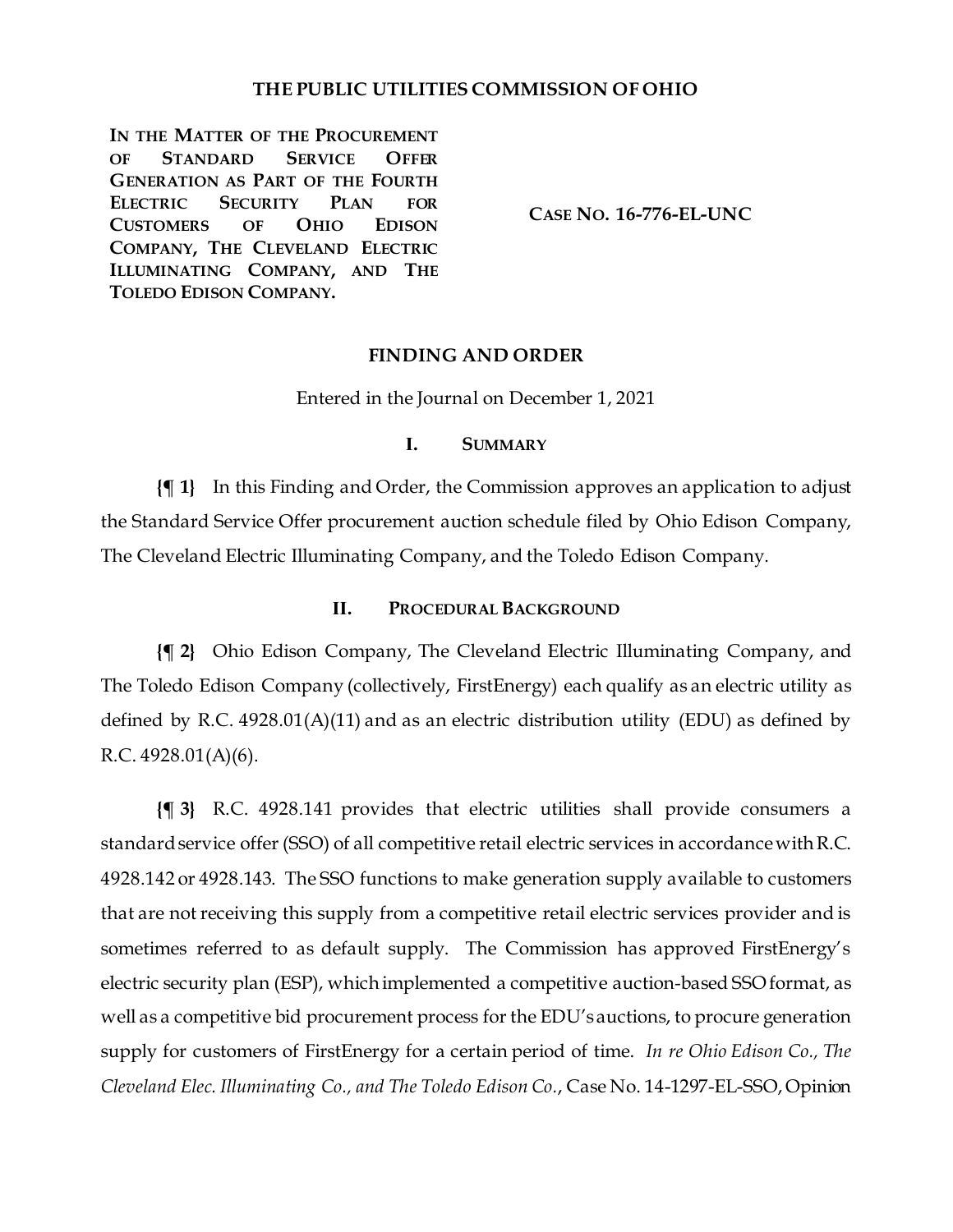and Order (Mar. 31, 2016). The use of this competitive bidding process is conducive to Ohio's legal framework that is designed to ensure that all retail electric customers served by EDUs have reliable access to electric generation supply at market-based prices.

**{¶ 4}** On July 25, 2019, the Federal Energy Regulatory Commission (FERC) issued an order directing PJM Interconnection, LLC (PJM) to not conduct its base residual auction (BRA) regarding the 2022-2023 delivery year, previously scheduled for August 2019. *Order on Motion for Supplemental Clarification*, Case No. EL16-49-00, at ¶ 2 (July 25, 2019). This directive prevented PJM from moving forward with a wholesale competitive bidding process the output of which would have informed potential bidders in each EDU's retail competitive bidding process regarding the forward cost of the capacity obligation arising from the provision of SSO generation supply.

**{¶ 5}** Thereafter, on December 19, 2019, FERC ordered that PJM must submit a new schedule regarding the BRA within 90 days. *Order Establishing Just and Reasonable Rate*, Case No. EL16-49-00, at ¶ 4 (Dec. 19, 2019).

**{¶ 6}** By Entry issued on February 13, 2020, in *In re Duke Energy Ohio, Inc.*, Case No. 17-1263-EL-SSO, et al. (*Duke's SSO Case*), Entry (Feb. 13, 2020) at ¶ 8, the Commission directed Staff to file a proposal for a modified product which containscapacity flow-through provisions since the uncertainty caused by FERC's order precludes the use of a more traditional three-year auction product at a time when market fundamentals were signaling opportunities to use a forward looking competitive bidding process to lock in historically low energy prices for the benefit of Ohio retail electric customers.

**{¶ 7}** On March 13, 2020, Staff filed, in the above-captioned case, a singular proposal and recommendation, as directed by the Commission in the February 13, 2020 Entry in *Duke's SSO Case*. Subsequent to this filing, the attorney examiner solicited comments from interested parties to be filed in this matter. Numerous parties elected to file comments.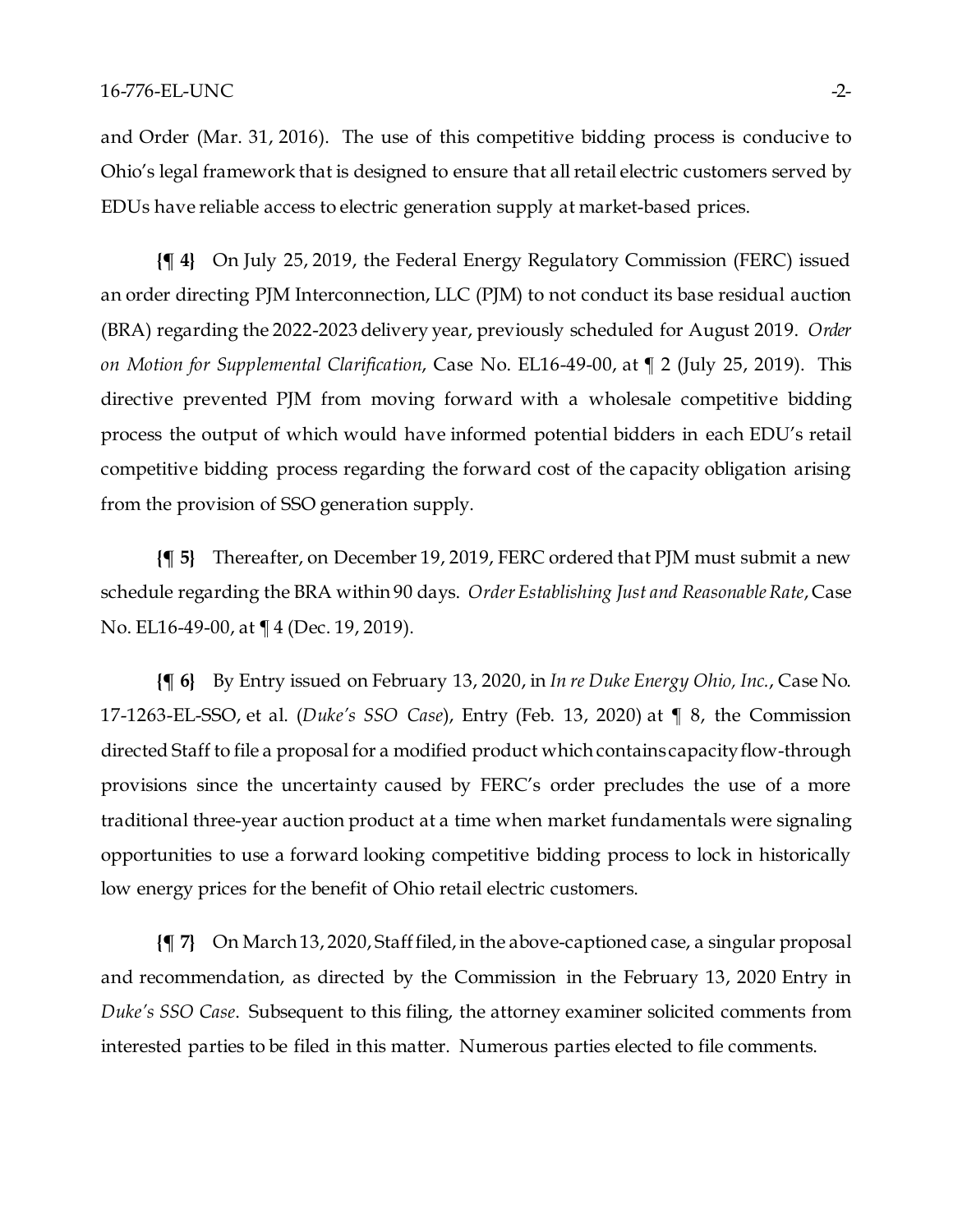**{¶ 8}** On July 15, 2020, the Commission issued its Finding and Order directing FirstEnergy and the other EDUs to file a proposal to modify their respective SSO procurement auctions in the manner described in the order.

**{¶ 9}** Pursuant to the Commission's directive in Paragraph 35(a) of the July 15, 2020 Finding and Order, on August 21, 2020, FirstEnergy filed a motion to adjust its auctions scheduled for Fall 2020 and Spring 2021

**{¶ 10}** On August 26, 2020 and February 10, 2021, the Commission issued Finding and Orders granting FirstEnergy's and the other EDUs' motions to adjust their Fall 2020 and Spring 2021 auctions to include only 12-month products.

**{¶ 11}** Pursuant to R.C. 4903.10, on August 14, 2020, applications for rehearing regarding the July 15, 2020 Finding and Order were filed by several parties. By Entry on Rehearing issued September 9, 2020, the Commission granted rehearing for further consideration of the matters specified in the applications for rehearing filed by most of the parties.

**{¶ 12}** On February 24, 2021, the Commission issued a Second Entry on Rehearing. Among other things, we recognized that PJM had reestablished its capacity auction schedule and, therefore, granted rehearing to indefinitely stay our directive in Paragraph 35(b) of the July 15, 2020 Finding and Order. Second Entry on Rehearing (Feb. 24, 2021) at ¶ 22. Furthermore, we directed FirstEnergy and the other EDUs to file, within 60 days, new proposed auction schedules consistent with the timeframes established by PJM for future BRAs and consistent with the provisions for staggering and laddering auctions contained in the EDUs' ESPs. Second Entry on Rehearing at ¶ 22.

**{¶ 13}** On April 13, 2021, FirstEnergy filed its application for approval of new proposed auction schedules.

**{¶ 14}** On June 16, 2021, the Commission issued a Finding and Order approving FirstEnergy's proposed auction schedule.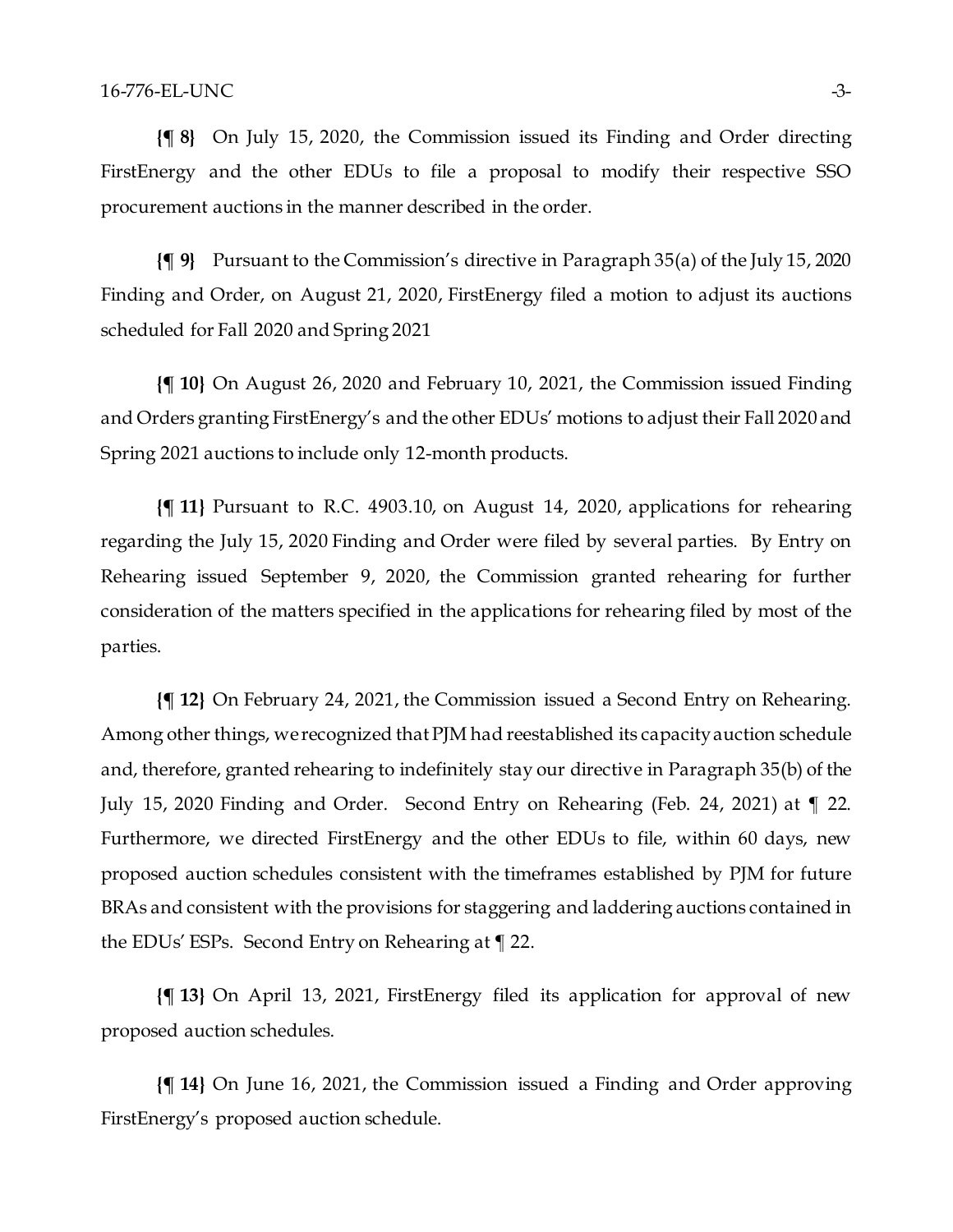**{¶ 15}** On November 12, 2021, FirstEnergy filed an application to move its SSO procurement auction scheduled for January 2022 to March 2022.

#### **III. DISCUSSION**

**{¶ 16}** In its application, FirstEnergy notes that, pursuant to the auction schedules filed on April 13, 2021, FirstEnergy has conducted the August 2021 and October 2021 SSO auctions, and the remaining auctions are scheduled for January 2022, October 2022, and January 2023. FirstEnergy asserts that FERC recently issued an order approving a 55-day delay of PJM's next BRA for capacity delivery year 2023/2024. *Order on Compliance and Requests for Waiver*, FERC Case No. ER21-2877-000, at ¶ 22 (Oct. 25, 2021). Consequently, the December 1, 2021 BRA will now occur on January 25, 2022. FirstEnergy asserts that, due to this delay, it cannot conduct is SSO auction as scheduled in January 2022 and proposes that it conduct the auction on March 7, 2022. FirstEnergy believes that this proposed timing will enable it to receive the results of the BRA and seek approval of such results by the Commission, as well as afford FirstEnergy sufficient time to then conduct its percentage of income payment plan supply auction such that it can timely submit the Rider GEN tariff filings for Commission approval. FirstEnergy further notes that it will procure 34 tranches of a 24-month product for the period June 2022-May 2024, consistent with the alreadyapproved auction schedules.

**{¶ 17}** Upon review, we note that FirstEnergy's proposed auction schedule adjustment is consistent with the timeframes established by PJM for future BRAs and consistent with the provisions for staggering and laddering auctions contained in each of the EDU's ESPs. Accordingly, the Commission finds FirstEnergy's application to move its January 2022 SSO procurement auction to March 2022 reasonableand grants the application.

#### **IV. ORDER**

**{¶ 18}** It is, therefore,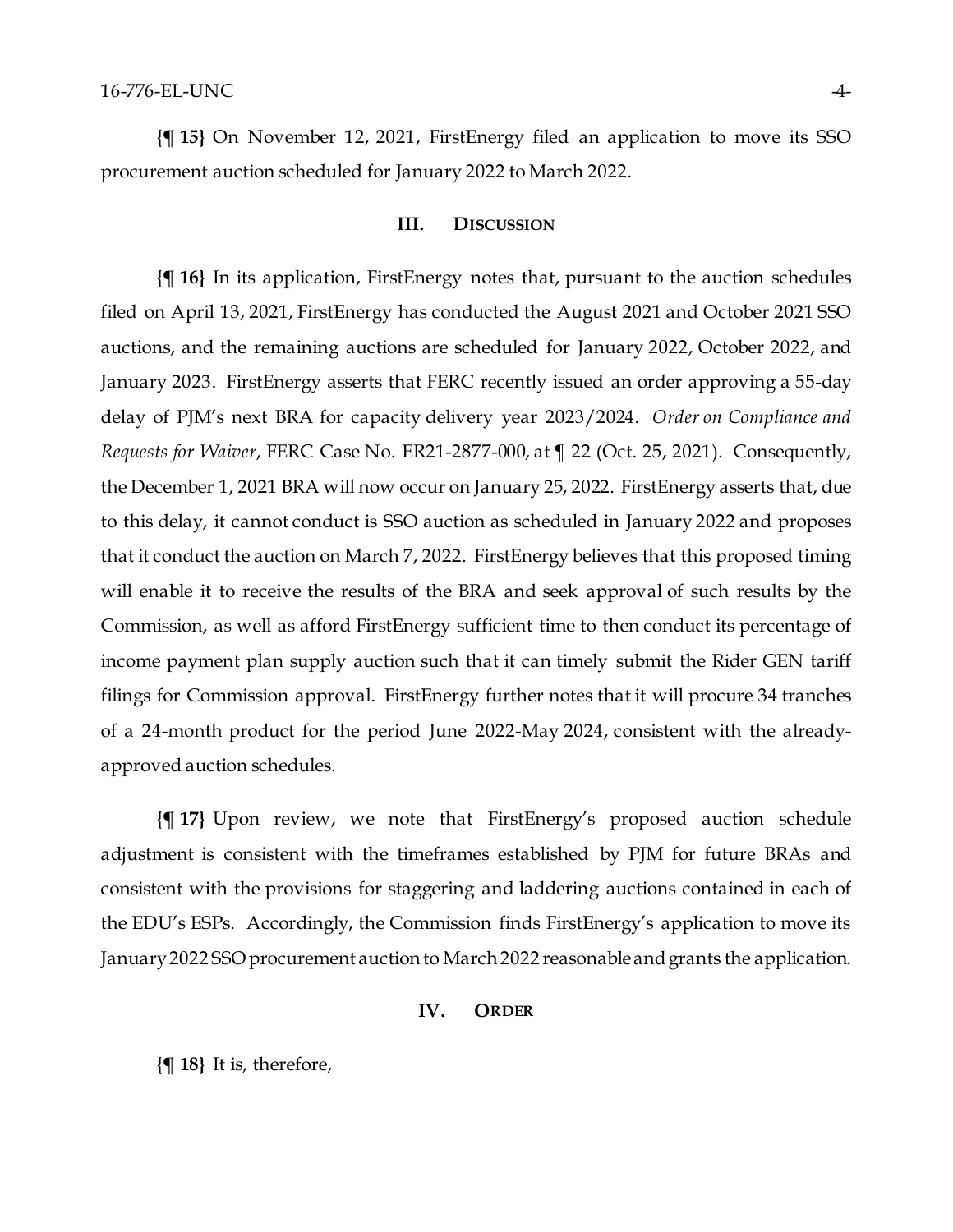**{¶ 19}** ORDERED, That FirstEnergy's application to adjust its SSO procurement auction schedule be approved. It, is further,

**{¶ 20}** ORDERED, That a copy of this Finding and Order be served upon all parties of record.

COMMISSIONERS: *Approving:*  Jenifer French, Chair M. Beth Trombold Lawrence K. Friedeman Daniel R. Conway

MJS/kck